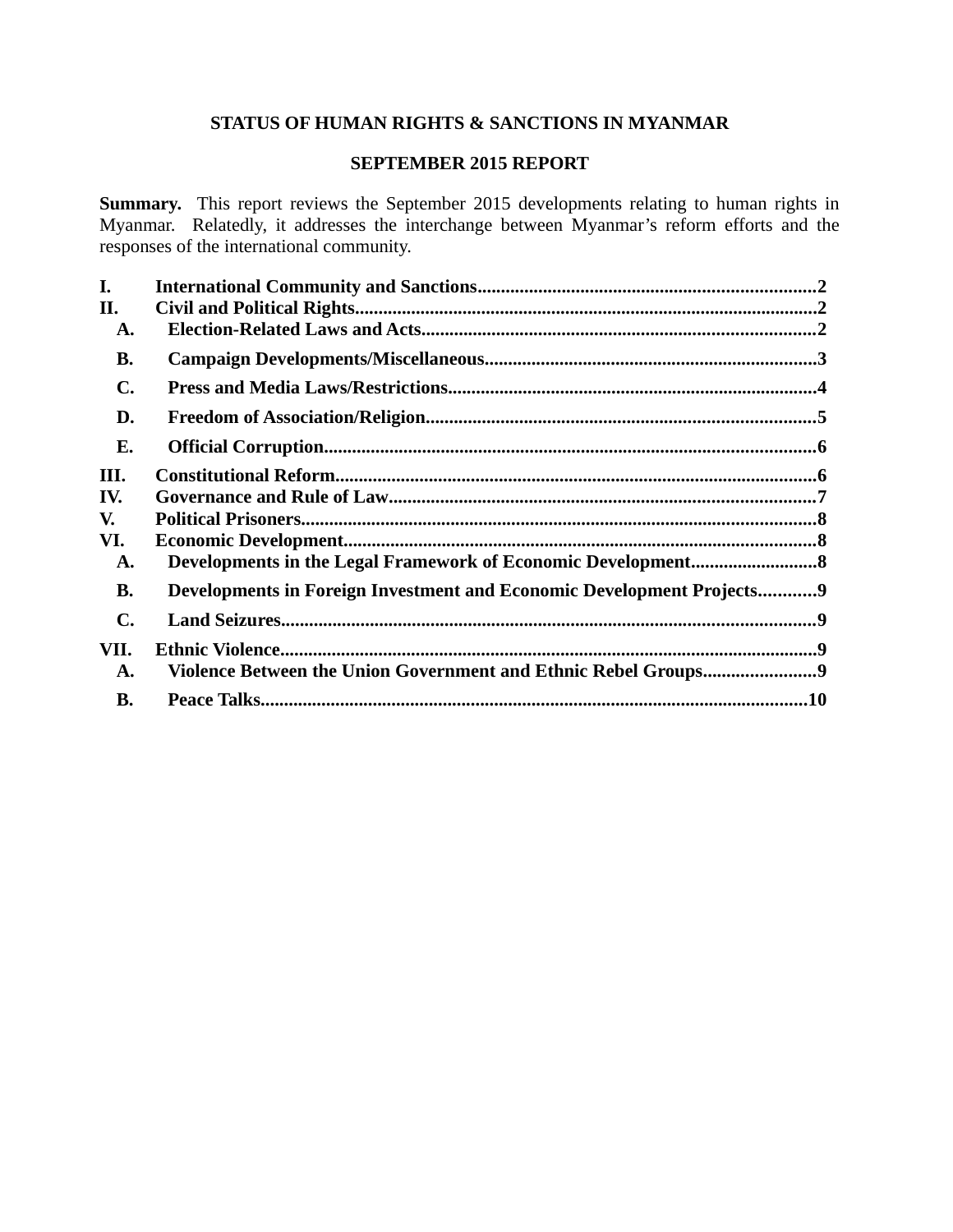#### <span id="page-1-0"></span>**I. International Community and Sanctions**

In a letter to Mandalay Region Chief Minister Ye Myint, Human Rights Watch called on Myanmar's government to publicly condemn discriminatory remarks about gay and transgender people made by government officials in the Mandalay regional parliament;<sup>1</sup> comments included remarks by the Minister of Border and Security Affairs, Myint Kyu, calling on police to arrest gay people. Human Rights Watch called for discriminatory laws, such as Section 377 of Myanmar's penal code, which criminalizes same-sex sexual behavior, to be repealed.<sup>2</sup>

The US-based Global Financial Integrity ("GFI") estimated that almost US\$20 billion worth of "dirty" money and physically smuggled goods have left Myanmar in the past five decades.<sup>3</sup> Outflows of illicit value from poor nations have received the attention of anti-poverty groups and world leaders as these flows are often untaxed and thus serve as a potential source of funds/revenue for governments to improve the lot of their own citizens. The GFI estimates that roughly 6.5% of Myanmar's annual economic input leaves the country in the form of the aforementioned illicit financial flows.

The Myanmar National Human Rights Commission ("MNHRC") called on Myanmar's government to take action against police officers who brutally cracked down on student protesters earlier in the year.<sup>4</sup> The MNHRC was formed by President Thein Sein and has previously been criticized for a lack of independence from the government.

The Mandalay Region government agreed to a request by Buddhist nationalists to prevent ritual cattle slaughter during Eid-al-Adha Celebrations.<sup>5</sup> The announcement came shortly after claims that Buddhist Nationalists had worked closely with the government to shut down Muslimowned slaughterhouses in the region.

The World Bank's International Finance Corporation has agreed to advise the Myanmar government on its plans to build more hydropower dams.<sup>6</sup> The IFC noted that it would be providing "advisory services", including improving the government's ability to assess the environmental and social risks related with such projects.

### **II. Civil and Political Rights**

#### <span id="page-1-2"></span><span id="page-1-1"></span>**A. Election-Related Laws and Acts**

The Association for the Protection of Race and Religion ("Ma Ba Tha") celebrated the passage of the last of four controversial pieces of legislation known collectively as the "race and religion protections laws."<sup>7</sup> The group celebrated the legislative victory nationwide over fourteen days. Wirathu, a nationalist monk, said the celebrations were intended to show the strength of Ma Ba Tha, a movement that officially began just over two years ago. $8$  Critics have said the laws infringe on women's rights and could be used to discriminate on the basis of religion.<sup>9</sup> Wirathu responded to the controversy surrounding the laws by saying "If there are people who remain against these laws, we want to give warning: You will face punishment from the people, including the country's monks."<sup>10</sup>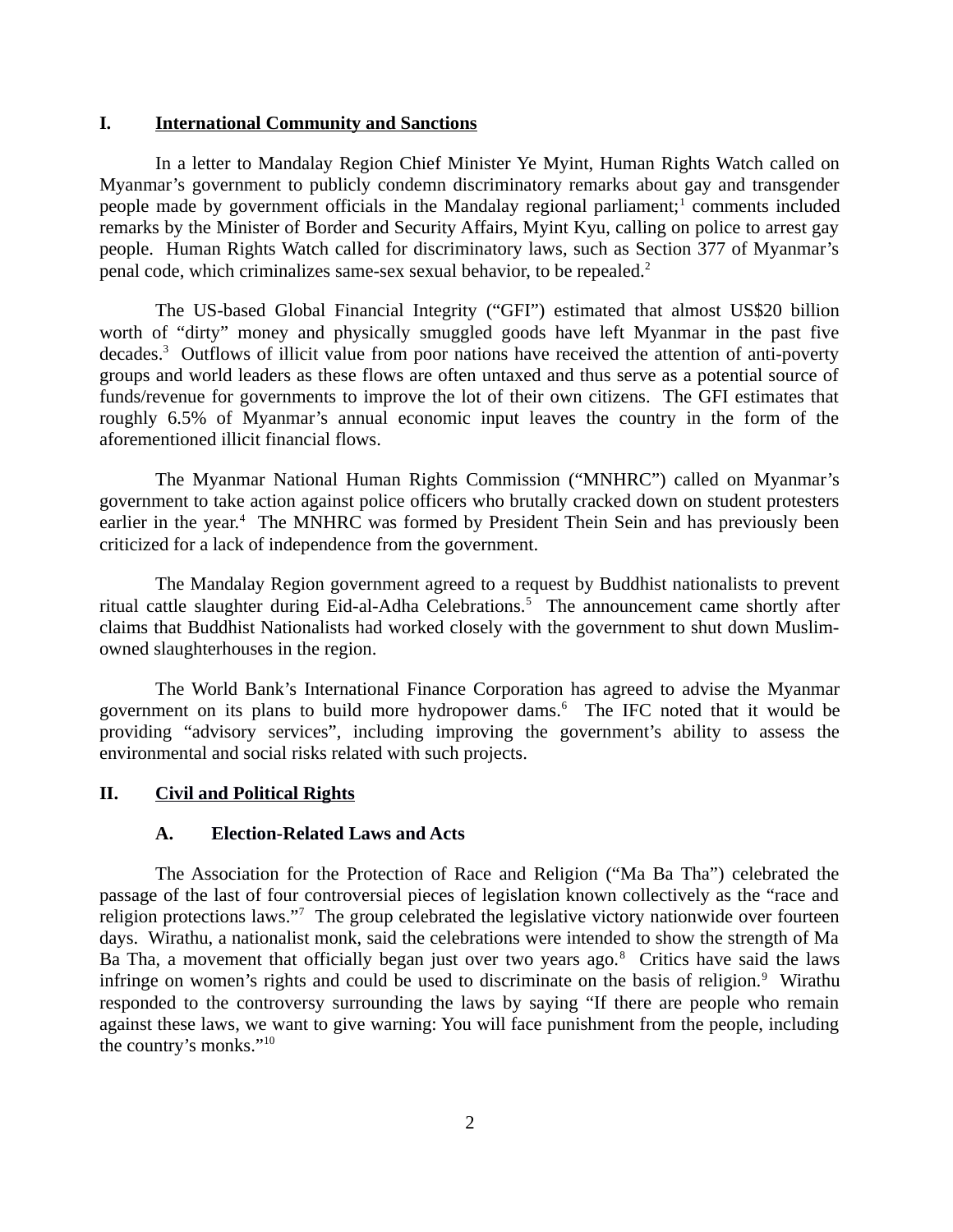The laws ban polygamy, create restrictions on interfaith marriage and religious conversion, and empower authorities to impose birth spacing requirements.<sup>11</sup> Human rights concerns have been raised by foreign governments, local women's rights groups and the UN envoy for human rights in Myanmar.<sup>12</sup> The legislation is described by both its opponents and advocates as measures to counter a perceived threat posed by Muslims to Myanmar's Buddhist majority.<sup>13</sup>

A leading Ma Ba Tha member in June told members of the clergy to encourage voters to support the incumbent Union Solidarity and Development Party ("USDP") over the political opposition, saying the latter did not have the necessary experience to govern.  $14$  In making such declarations, Ma Ba Tha and its followers may be violating an election law prohibition on "making speeches, making declarations and instigating to vote or not to vote on grounds of race and religion."<sup>15</sup> The National League for Democracy ("NLD") has filed formal complaints against Ma Ba Tha, alleging that the group was using religion to influence voters ahead of the November poll, in contravention of Myanmar's election laws.<sup>16</sup>

In addition to the controversy related to the Race and Religion Protections Laws, the disqualification of candidates in Myanmar has also created headlines internationally. The United States and eight other nations are concerned about the disqualification of more than 100 candidates for Myanmar's upcoming general election.<sup>17</sup> Over half of the candidates were rejected based on questions of citizenship.<sup>18</sup> There are reports that almost all Muslim candidates have been disqualified—including some current members of Parliament.<sup>19</sup> The Union Election Commission ("UEC") has permitted eleven individuals who were previously disqualified from the November election to rejoin the race. All those reinstated were initially excluded under Sections 8(b) and 10(c) of the Election Law, which bars candidates from seeking office if they are not citizens, or if they have a parent who was not a citizen at the time of the candidate's birth.<sup>20</sup>

# <span id="page-2-0"></span>**B. Campaign Developments/Miscellaneous**

Campaigning for the general elections to be held on November 8 formally started on September 8.<sup>21</sup> In August, USDP conservatives forced out Shwe Mann, who was the chairman of the party and a possible leading candidate for president.<sup>22</sup> Shwe Mann had been the third most powerful member of the junta that controlled Myanmar until  $2011<sup>23</sup>$  As speaker of the lower house of Parliament in the current government—a role he continues to fill for the time being— Shwe Mann had formed an alliance with Aung San Suu Kyi and backed a bill proposing to lift the army's veto authority over constitutional reform, which was thought to make conservative leaders uncomfortable.<sup>24</sup> Additionally, Shwe Mann and other USDP leaders rejected more than half of the retired senior officers the army had preselected as candidates to put on the party's ticket for the November election.<sup>25</sup>

At a campaign rally in rural Kawhmu, Aung San Suu Kyi told the gathered crowd to vote for the NLD without fear of repercussion, and to verify that their names correctly appear on the appropriate voter registration list. <sup>26</sup> With respect to voter intimidation concerns, Aung San Suu Kyi had been informed by one person that he was afraid of being fired from his job in retaliation for voting for the NLD, according to a member of her election campaign.<sup>27</sup> Aung San Suu Kyi urged voters to cast their ballots without apprehension, promising that an increase in transparency if the NLD wrests control of the government from the military-backed USDP will protect voters from retaliatory action.<sup>28</sup> However, it is unclear how this protection will extend to voters in the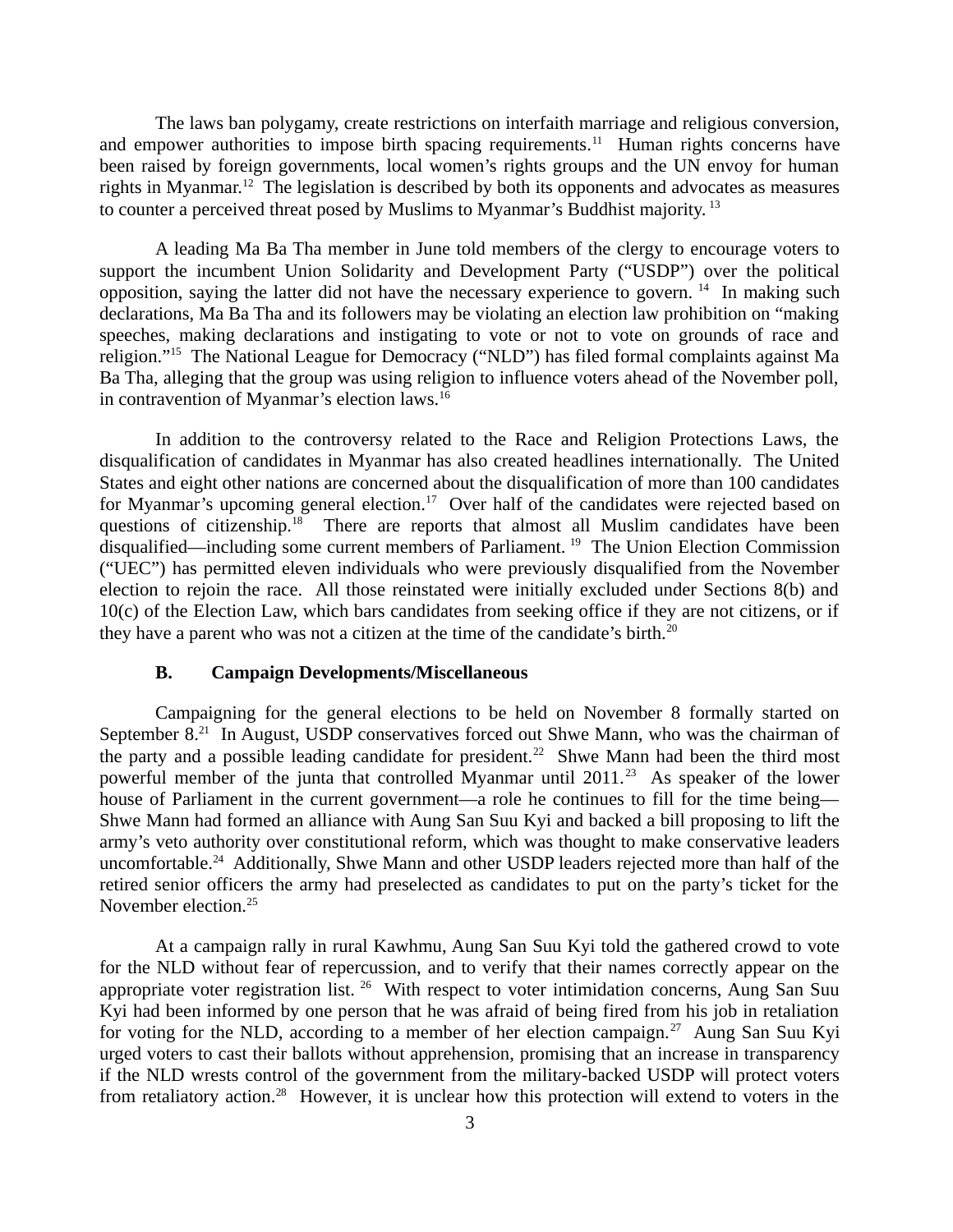near-term or to those voters retaliated against in a civilian setting, or should the NLD ultimately fail either to win the election or to change current administrative practices. The latter is of particular concern regardless of the outcome of the election, since the military will continue to hold one quarter of parliamentary seats in any event.

With respect to concerns regarding inaccurate voter lists, the NLD has claimed that voter lists they have inspected contain numerous errors, such as the inclusion of names of deceased individuals or the absence of voters who should be listed.<sup>29</sup> Despite raising the issue with the UEC on multiple occasions, the NLD says that lists remain incorrect. $30$  Thu Wai, chairman of the Democratic Party (Myanmar), has also criticized the UEC, saying that his own name was not on the relevant voter list in spite of already reapplying once with a letter of recommendation from his township administrator. $31$  "They blame the machine or computer," he said, "but the UEC must check the list."<sup>32</sup>

In light of these concerns, Aung San Suu Kyi called on the world through a video address posted on her Facebook page to scrutinize the general election poll process and ensure that the results are respected.<sup>33</sup> The swift forcible removal of Shwe Mann will be seen as a reminder to the democracy movement that the army is willing to take measures to ensure its dominance and may do so following an NLD win.<sup>34</sup>

In response to an invitation by the UEC, the European Union has deployed an Election Observation Mission ("EOM") to observe Myanmar's upcoming elections.<sup>35</sup> The EOM, comprised of nine election analysts and 30 long-term and 62 short-term observers, underscores the EU's support for Myanmar's democratic transition and its commitment to supporting credible, transparent and inclusive elections in Myanmar.<sup>36</sup>

## <span id="page-3-0"></span>**C. Press and Media Laws/Restrictions**

The Myanmar government has stated that it will work with Facebook in advance of the upcoming election to delete accounts that post hate speech or incite personal attacks. $37$  The government will also move to prosecute users that break the guidelines under Myanmar's Electronic Transactions Law.<sup>38</sup> Zaw Htay, director of the President's Office, reported that government officials had met with Facebook staff on at least two occasions to discuss Facebook's community standards that ban personal attacks, "including cartoons."<sup>39</sup> According to Zaw Htay, Facebook staff explained that they would take action by working in partnership with the authorities if these standards are not followed.<sup>40</sup> Banned activities on Facebook include threats, intimidation, hateful or disturbing speech, releasing personal information, infringing copyrights, and inciting violence. $41$ 

In a related incident, Myanmar movie director Mite Tee had recently been rebuked by the President's Office for posting a cartoon to Facebook that depicted violence towards President Thein Sein.<sup>42</sup> In response, the President's office issued a warning, saying, in part, that any "acts promoting violence will be charged under [Myanmar's] anti-terror acts. Citizens should get freedom, but according to existing laws…There should be responsibility with practicing freedoms —people should take responsibility for what they have done." $43$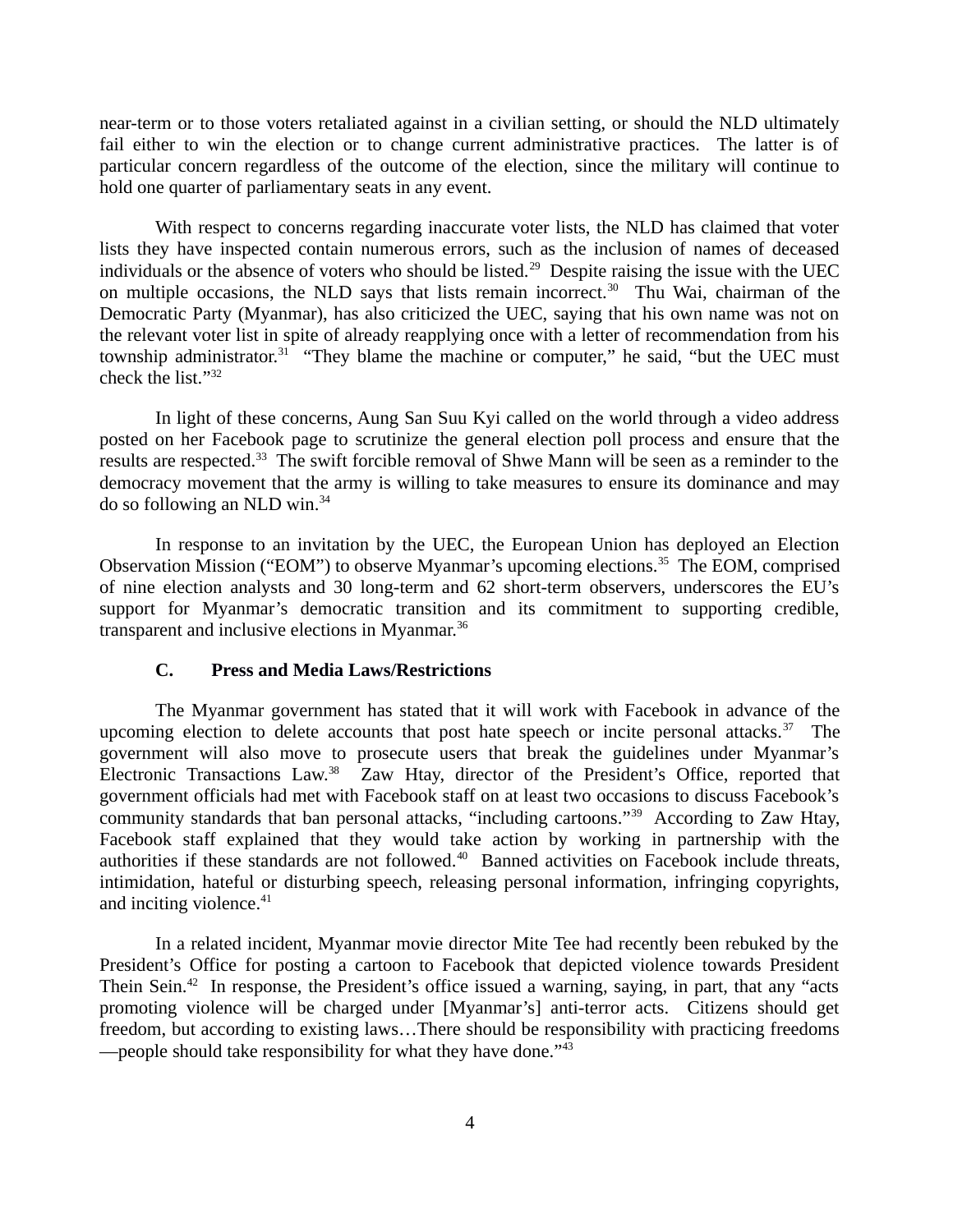On September 23, President Thein Sein released a video titled "opening the freedom of expression" and posted it on his Facebook page.<sup>44</sup> The video praises President Thein Sein for allowing trade unions and the right to protest, and shows newspapers being printed, people discussing news at kiosks and protesters apparently free to engage in democratic dialogue.<sup>45</sup> On the same day, the NLD filed formal complaints against Ma Ba Tha for holding large public gatherings across the country to celebrate the passage of the controversial Race and Religion Protection Laws; the NLD is charging that the group was using religion to influence voters before the elections in contravention of the country's election laws.<sup>46</sup>

Myanmar will begin the process for selecting the 29-member News Media Council, which is slated to replace the Interim Press Council, in October.<sup>47</sup> Under Myanmar's Media Law, enacted in March 2014, the president is obligated to establish the council which is charged with regulating all forms of media in the country.<sup>48</sup> The new council will be composed of one person from each of the Myanmar Journalist Network, the Myanmar Journalist Association, the Myanmar Journalist Union and Burma News International; two from the existing Interim Press Council; six from news media organizations; eight from publishing, writing, poetry or cartoonist associations; two independent candidates; and four "experts" drawn from legal, social or economic fields.<sup>49</sup> Additionally, each of the lower and upper house speakers of Parliament, as well as President Thein Sein, will be entitled to appoint one council member.<sup>50</sup>

### <span id="page-4-0"></span>**D. Freedom of Association/Religion**

On August 31, President Thein Sein signed into effect the Monogamy Law, which had been passed earlier in the summer and is the last of a series of controversial "race and religion protection laws" to be enacted in Myanmar.<sup>51</sup> The law, which proponents claim will counteract a population burst in some regions of the country, includes a 10-year prison term for any person who conceals an existing marriage in order to remarry but also protects the rights of children born to an illegal or concealed marriage.<sup>52</sup> On September 21, Ma Ba Tha celebrated the passage of the law by holding a march in Mandalay region, while revelers celebrated with music and dancing.<sup>53</sup> Celebrations are scheduled to continue across the country over a two-week period.<sup>54</sup> Although proponents state that the law does not discriminate and instead offers protections for both Buddhist and non-Buddhist women, civil society and international human rights groups worry that the laws could be used to unfairly target the country's Muslim minority and could result in the abuse of women by husbands seeking divorce.<sup>55</sup> Wakema township police have arrested and charged the first person in violation of the new law, and police said the case would come before the township court on September 29.<sup>56</sup> The accused, a 37-year old Muslim man, was living with a Buddhist woman for three days in his aunt's home, despite his pre-existing marriage.<sup>57</sup>

On September 18, the Kyauktada township court in Yangon imposed an additional four months of jail time for two activists who had been arrested in December for protesting a police shooting death outside a Chinese-owned copper mine in Sagaing region. $58$  The pair had been convicted by the court under Article 18 of the Act on the Right to Peaceful Assembly and Peaceful Procession, alleging that their protest was unauthorized and thus violated the law.<sup>59</sup> The two individuals now face terms of five years and six years, five months, respectively, and have been simultaneously convicted by two other courts for the same protest.<sup>60</sup> One of the activists, Naw Ohn Hla, had also been sentenced to six months in June for conducting a peaceful prayer vigil eight years ago for the release of Aung San Suu Kyi.<sup>61</sup>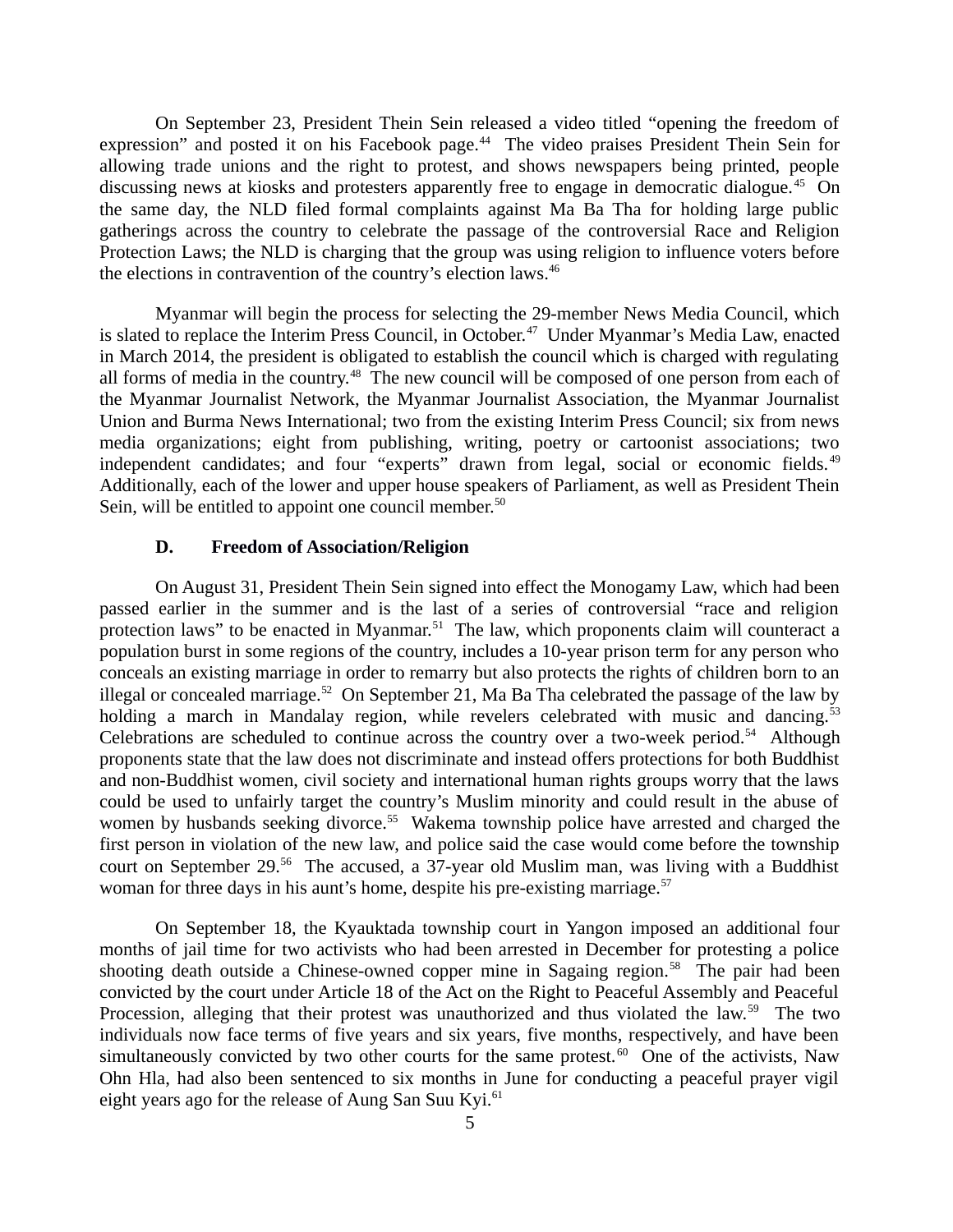Also on September 18, a group of monks and activists commemorated the eighth anniversary of the failed Saffron Revolution by observing a moment of silence in Yangon and releasing a statement calling on the government to release the country's political prisoners. $62$ 

On September 27, the Centre for Youth and Social Harmony (in partnership with USAID and the U.S. Embassy in Yangon) launched a campaign with a Myanma title translating to "People of Myanmar – Sharing one boat and one destination."<sup>63</sup> During the campaign launch, representatives distributed pamphlets that encourage racial and religious co-existence and harmony and spoke to Myanma children about topics of national identity and religious tolerance.<sup>64</sup>

On September 29, UN Secretary General Ban Ki-moon addressed a meeting of the UN Partnership Group on Myanmar, held in New York during a session of the 70<sup>th</sup> General Assembly and in advance of Myanmar's Universal Periodic Review.<sup>65</sup> In his remarks, he condemned Myanmar's decision to revoke white (voting) cards from the Rohingya Muslim population and stated that authorities "must ensure that all those who were able to vote in previous elections retain those rights" in the upcoming general election.<sup>66</sup> The prior week, Myanmar's Foreign Minister Wunna Maung Lwin publicly defended the government's revocation of voting cards, comparing the disenfranchised minority group to green card holders in the United States.<sup>67</sup>

#### <span id="page-5-0"></span>**E. Official Corruption**

As discussed in Section II.B above, conservatives in the USDP recently forced party chairman Shwe Mann out of office.<sup>68</sup> Shwe Mann had been the third most powerful member of the junta that controlled Myanmar until 2011 and a possible leading candidate for president.<sup>69</sup> Shwe Mann has yet to face criminal charges.

The coming election has raised the theme of official corruption on several fronts. First, candidates have raised the issue in their platforms. Aung San Suu Kyi's NLD party has promised a "clean government" in which "no corruption will be tolerated."<sup>70</sup> The independent candidate Nyo Nyo Thin has similarly promised to "eradicate corruption."<sup>71</sup> Second, scrutiny of candidates may expose their questionable past conduct. Thein Tun, a former general now campaigning as the USDP candidate in his home region of Magwe, was last seen in public office as the national telecoms minister, a post from which he resigned in 2013 amid a major corruption investigation by the President Thein Sein administration.<sup>72</sup> Third, allegations of vote-buying by officials already in power may threaten the democratic process. Mandalay Region Chief Minister Ye Myint recently returned to local farmers a small portion of the 3,600 acres of land his office had previouslyconfiscated.<sup>73</sup> Sources quoted in the Myanmar Times suggest that at least some of his electorate viewed the act as an attempt by Chief Minister Ye Myint to use his power to curry political favor.<sup>74</sup>

A comprehensive report by the UK's Environmental Investigation Agency was released this month, revealing how Chinese demand continues to fuel exports.<sup>75</sup> The report identifies members of a Chinese smuggling cartel and alleges complicity by Myanmar officials and state enterprises including the Myanmar Timber Enterprise. $76$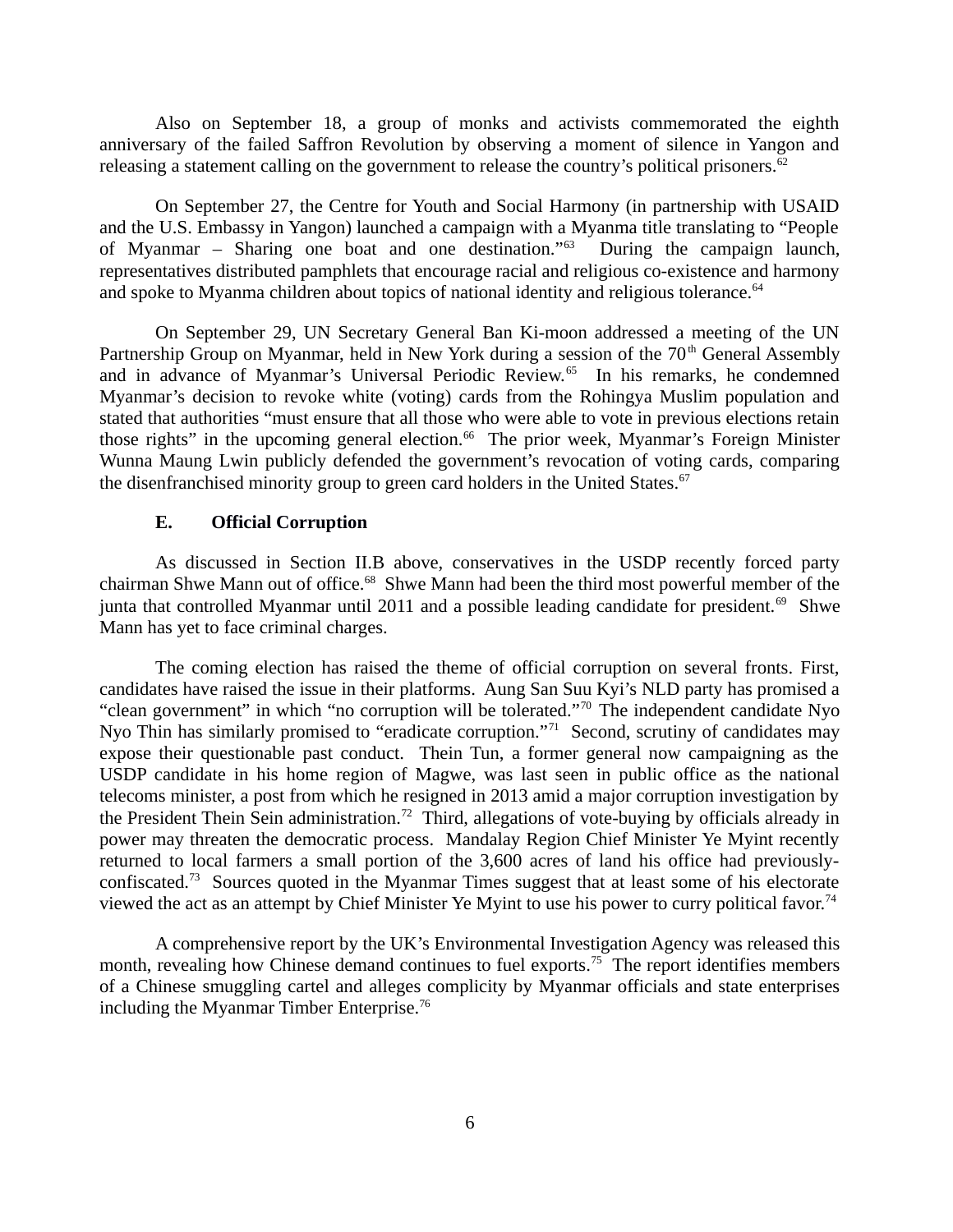#### <span id="page-6-1"></span>**III. Constitutional Reform**

Tin Naing Thein, secretary of the USDP, stated that his party vowed to amend the 2008 Constitution if the USDP wins the general election.<sup>77</sup> "We need to amend the constitution to build a federal union and to achieve a mature democracy in the country," the secretary told a gathering of around 3,000 USDP supporters in the capital Naypyidaw.<sup>78</sup> However, the secretary did not provide a specific timeframe for constitutional reform even if his party were to win the November elections, saying the party would "discuss amending the constitution within the upcoming five years with different ethnic groups, members of the government and the public."<sup>79</sup> Furthermore, Tin Naing Thein did not provide details about which clauses the USDP would seek to amend should it win the upcoming elections.<sup>80</sup>

### <span id="page-6-0"></span>**IV. Governance and Rule of Law**

Should Aung San Suu Kyi's NLD triumph over the ruling USDP in this November's elections—as many expect it to do—Myanmar can trust Aung San Suu Kyi to usher in "good governance," according to a speech she gave at a campaign rally in rural Kawhmu mid-month. $81$ "We can't change some things unless we change the administrative system," Aung San Suu Kyi told observers, and should the NLD win, they would replace the current ineffective administration of the USDP to, among other things, improve infrastructure maintenance.<sup>82</sup> Kawhmu was affected by strong weather earlier in the year.<sup>83</sup>

The NLD was unable to take control in 1990 despite a landslide win at the polls, because the ruling military junta refused to acknowledge the party's victory – something military chief General Min Aung Hlaing said this month would not happen whatever the result of the November elections.<sup>84</sup> "My real attitude is not to overturn state power through a coup," he said, going on to explain that the military cannot and will not act in contravention of Myanmar's constitution.<sup>85</sup> As noted above, the same constitution gives the military 25 percent control of Parliament, enough to give them veto rights over constitutional amendments.

As noted in Section III above, a senior USDP official also promised to amend the Constitution should the party triumph at the election, although he did not specify which clauses or to what extent the amendments would be effected.<sup>86</sup> Attempts to amend the Constitution earlier this year fell flat, with most of the proposed amendments failing to garner enough parliamentary votes to pass.<sup>87</sup>

Meanwhile, Myanma lawyers have begun a "yellow ribbon" campaign to protest the appointment of 20 former military officers to judicial positions in Myanmar's Supreme Court, and as a broader measure to end the practice of appointing military retirees to the nation's judiciary branch.<sup>88</sup> Lawyers in Naypyidaw, Yangon and Mandalay began wearing yellow ribbons in protest of the recent appointments, and the Asian Human Rights Commission ("AHRC") has also chimed in, urging an amendment to the Constitution to allow for appointment to judicial positions of only those individuals with relevant legal qualifications and professional experience. $89$  Four of Myanmar's seven Supreme Court judges themselves are ex-military, including the chief justice, Htun Htun Oo.<sup>90</sup> Min Lwin Oo, a Myanma lawyer working for the AHRC, encouraged international human rights organizations to actively support the movement, asking them to force authorities to follow the international standard and develop the rule of law. $91$  The yellow ribbon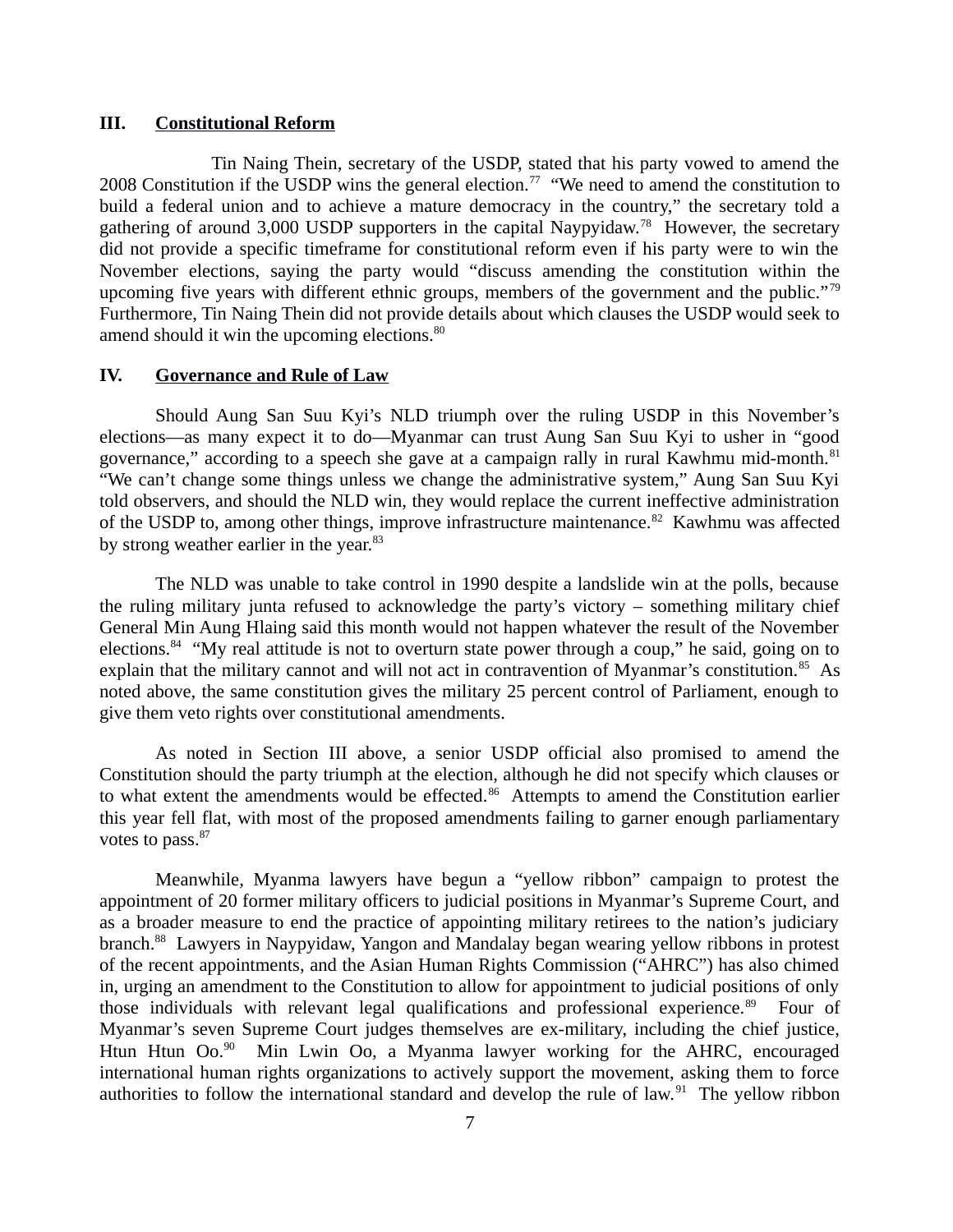movement bears resemblance to another movement, the "black ribbon campaign" by medical professionals protesting the appointment of ex-military officers—some of whom possess no medical experience—to civilian government agencies, including recent appointments to senior Ministry of Health positions.<sup>92</sup>

The practice of appointing military or former military officers to civilian government positions is hardly new to Myanmar. Compared to its inaugural government in 1948, in which only three out of 19 cabinet ministers were active or former military officers, and the few cabinets to follow which had similar numbers, the post-coup cabinet of General Ne Win included seven military men in his eight-member cabinet. ${}^{33}$  The trend would continue until the present quasicivilian government of President Thein Sein which, despite reshuffling over the years, has at all times included at least 29 former generals and other high-ranking military officers.<sup>94</sup> The ruling USDP shows no indication of halting these so-called "parachute appointments", and President Thein Sein, himself a former military officer, is widely thought to have become president with the blessing of former Senior General and string-puller Than Shwe.<sup>95</sup>

The next parliament may include more MPs who are women or younger candidates if successful at this November's polls. Approximately 7 percent of the USDP's candidates and 15 percent of the NLD's are women, while women currently constitute only 4 percent of MPs in both houses.<sup>96</sup> One official said that some women are qualified for the job but have family obligations that impede their running, while others are interested in running but lack qualification (whether all currently serving male MPs are qualified is, of course, another question).<sup>97</sup> Myanmar Times surveyed some of the female candidates and found that they possessed varying levels of qualification or even familiarity with national politics – in many cases due to a lack of exposure – all were keen to improve women's rights in the country.<sup>98</sup> Meanwhile, in an interview with *The Irrawaddy*, two young candidates from the NLD and the Arakan National Party expressed their optimism and belief in a constituency ready to believe in the power of youth to effect change, while accepting that the entrenched MPs have greater finances and political familiarity.<sup>99</sup>

# <span id="page-7-0"></span>**V. Political Prisoners**

The Assistance Association for Political Prisoners has announced in its monthly report that 108 political prisoners remain in Myanmar prisons, and more than 450 political activists are currently on trial.<sup>100</sup> In August, 16 political activists were arrested, two of whom were incarcerated. Additionally, 11 activists were sentenced and 12 were released in September.<sup>101</sup>

A network of organizations focusing on the rights of political prisoners asked political parties to demand the release of remaining political prisoners before the November general election.<sup>102</sup> Tin Maung Oo, spokesperson for the Former Political Prisoners Society, expressed the group's disappointment that the political parties have been relatively silent about political prisoners, saying that while candidates "speak a lot about democracy, human rights, clean government and reforms, they are neglectful of those who fought for these causes and spent their lives in prisons for doing so."<sup>103</sup>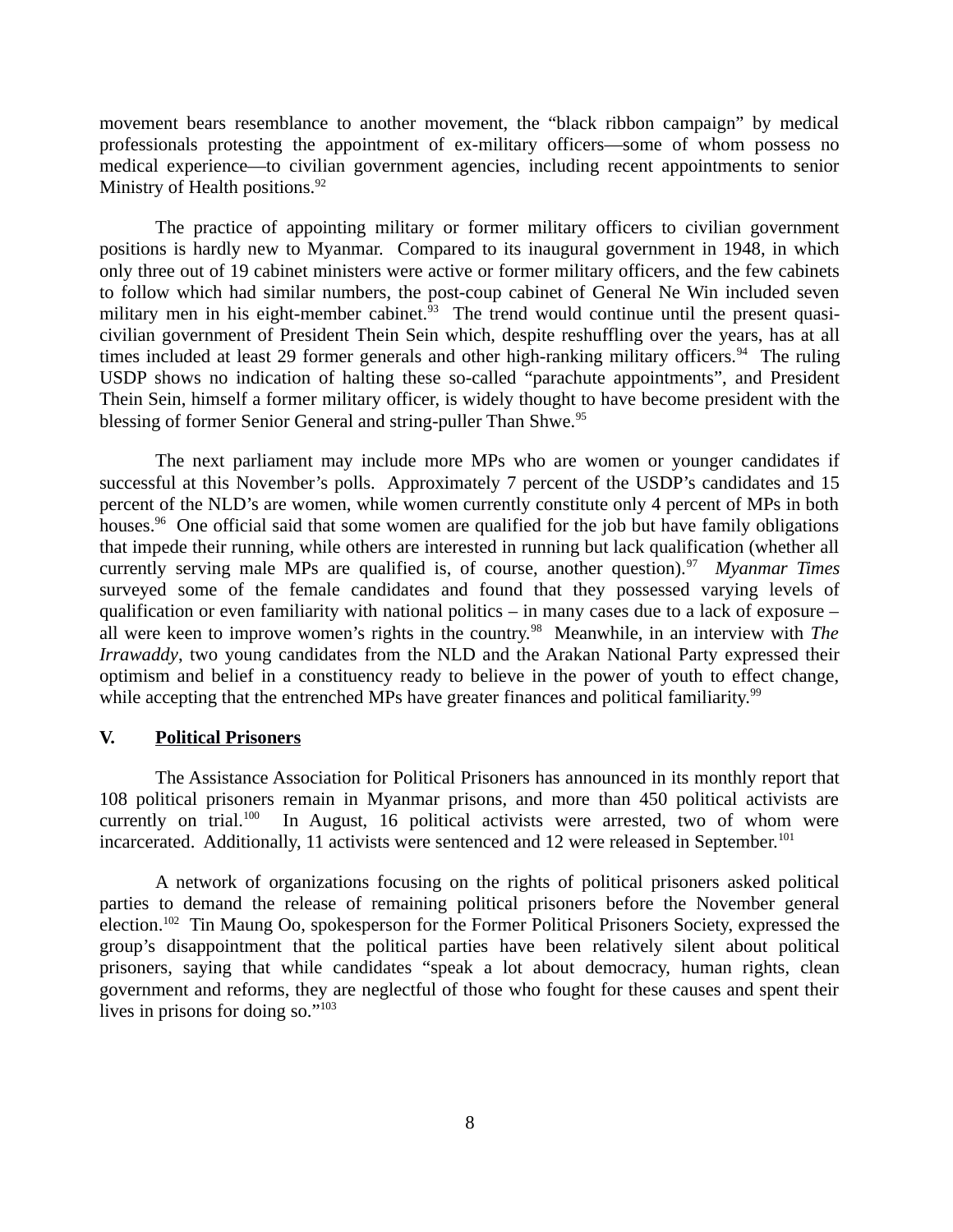## **VI. Economic Development**

## <span id="page-8-3"></span><span id="page-8-2"></span>**A. Developments in the Legal Framework of Economic Development**

In September, the International Monetary Fund ("IMF") characterized Myanmar's efforts to liberalize its foreign exchange rules as a "bold move" that will help economic growth.<sup>104</sup> In a new report, the IMF notes that the country has made "impressive strides in economic reform, including the dismantling of trade barriers and the opening of the banking sector."<sup>105</sup> However, Myanmar officials were urged to tighten monetary and fiscal policies and enforce prudential measures to address "underlying causes" of macroeconomic imbalances.<sup>106</sup> The IMF also emphasized the need for Myanmar to continue pushing forward with structural reforms "aimed at improving the business environment, transforming the industrial structure toward manufacturing, and upgrading infrastructure."107

In an effort to improve its tax receipts, Myanmar's Directorate of Investments and Company Administration ("DICA") has initiated a complete review of its company registry, which will require all companies, whether holding current or expired registration certificates, to inform DICA on whether they are still operating.<sup>108</sup>

### <span id="page-8-1"></span>**B. Developments in Foreign Investment and Economic Development Projects**

In September, Myanmar also launched its first international standard special economic zone, called the Thilawa Special Economic Zone, with substantial support by Sumitomo, Marubeni, and Mitsubishi.<sup>109</sup> The first phase is reported to have attracted 44 foreign companies, among them is Millcon Steel, which is an important development given reports that Myanmar's growth has been hampered by lacking basic industries such as steel.<sup>110</sup>

At the recent Myanmar Global Investment Forum, Aung Naing Oo, director general of DICA and secretary of Myanmar Investment Commission ("MIC"), indicated that Myanmar may see a significant inflow of foreign direct investment by 2017 due to legal reforms, including a modernized investment law. In particular, MIC is forecasting foreign investment worth US\$2.9 billion in the coming fiscal year.<sup>111</sup>

### <span id="page-8-0"></span>**C. Land Seizures**

At a recent campaign event in Dekkhinathiri Township, Myint Hlaing, Minister of Agriculture and Irrigation, dodged questions about land confiscation.<sup>112</sup> A farmer claimed that 43 acres of land were confiscated in 2011 under the name of the minister's wife, Khin Thant Zin.<sup>113</sup> The farmer claimed that he owned five of the seized acres, and that four or five people received compensation but the compensation process was not transparent.<sup>114</sup> About 15 farmers who lost land to the minister's wife attended the rally, but only one was permitted to ask a question.<sup>115</sup> Zaw Lin Aung, who had 33 acres confiscated, said that his land was seized in August 2010; when he and other farmers demanded compensation, the registered name of the new owner of the land was simply changed.<sup>116</sup> Eventually the farmers discovered that the Minister of Agriculture and Irrigation owned the land, but none of the farmers were compensated for their  $loss.<sup>117</sup>$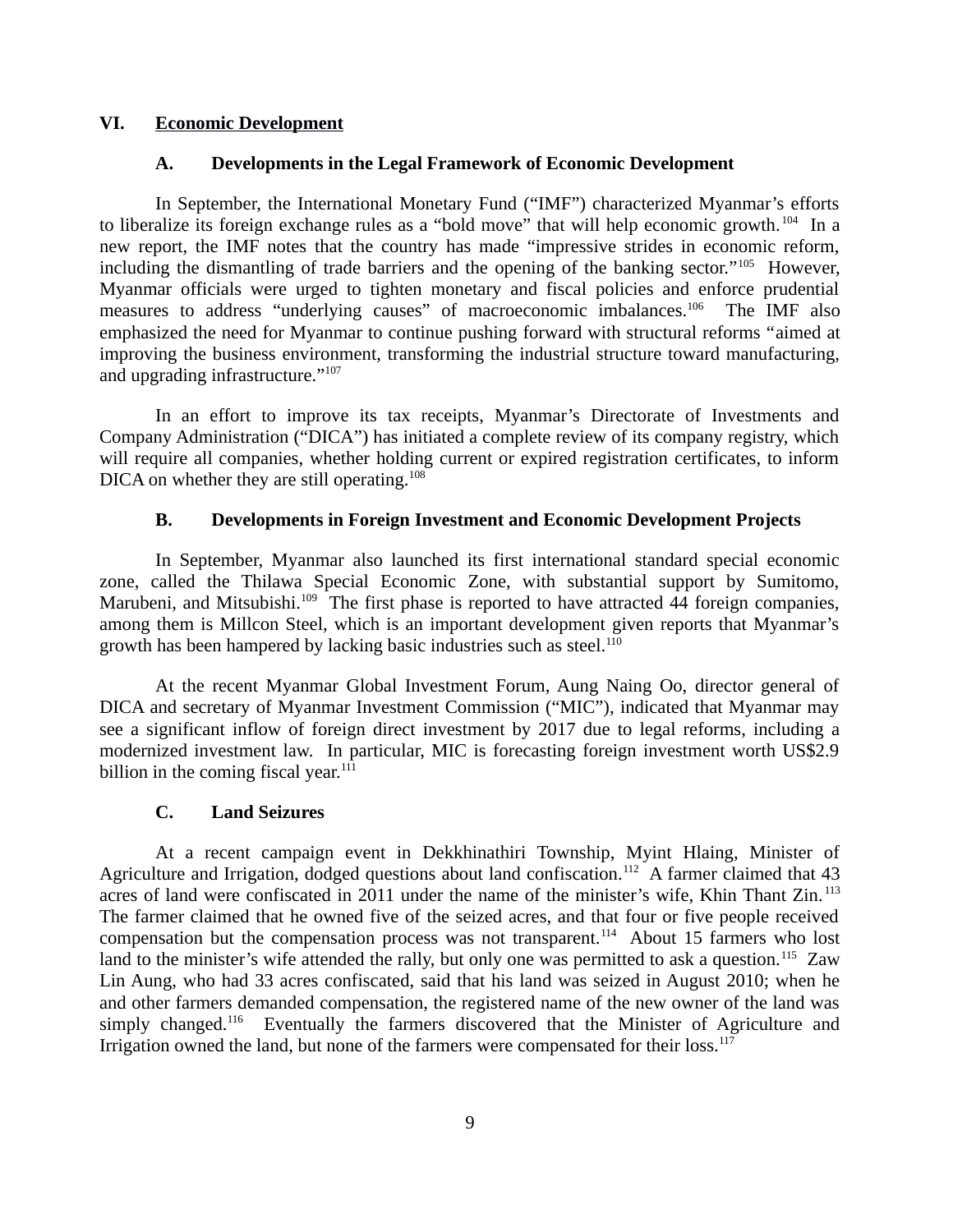## **VII. Ethnic Violence**

## <span id="page-9-2"></span><span id="page-9-1"></span>**A. Violence Between the Union Government and Ethnic Rebel Groups**

In the run-up to a high-level peace talks meeting in Naypyidaw involving President Thein Sein, military representatives and several ethnic rebel leaders, conflict continued on at least four different fronts between government troops and ethnic armed groups.<sup>118</sup>

Government troops exchanged fire with soldiers from the Shan State Army-South ("SSA-S") in Shan State's Loilem Township on September 7, according to the head of the SSA-S liaison office based in Taunggyi.<sup>119</sup> Likewise, the Kachin Independence Army ("KIA") and Ta'ang National Liberation Army ("TNLA") have both claimed that their troops clashed with government soldiers as the Union Peacemaking Working Committee held informal talks with ethnic leaders in Naypyidaw.<sup>120</sup> TNLA troops and government troops clashed twice in northern Shan State, according to a TNLA information officer.<sup>121</sup> Major Tan Sai, a soldier with the KIA, stated that fighting "is a typical problem" the groups face whenever peace talks are held, and that the military "always deploys more troops [when peace talks are held]."<sup>122</sup>

## <span id="page-9-0"></span>**B. Peace Talks**

Initial hopes of an agreement on the nationwide ceasefire agreement were running high this month following a meeting between President Thein Sein and the leaders of a number of ethnic groups on September 9, 2015, which ended in the announcement that a ceasefire agreement should be signed "before the end of September".<sup>123</sup>

However, the government was criticized for failing to reach a firm agreement on the key remaining issue, the exclusion by the government of a number of ethnic groups from the 'nationwide' negotiations, including the TNLA, the Myanmar National Democratic Alliance Army and the Arakan Army, alongside three non-armed groups, the Lahu Democratic Union, Wa National Organization and Arakan National Council.<sup>124</sup>

The senior delegation of the ethnic groups continued to seek an assurance that, even if such excluded ethnic groups are not able to sign up to the nationwide ceasefire agreement initially, the government will invite such groups to accede to the agreement at a later stage and to participate in ongoing discussions. The government, however, continues to refuse to extend the accord to cover these groups, blaming ongoing fighting and the failure of such groups enter into bilateral ceasefire agreements with the government. $125$ 

At a three-day summit beginning on September 28, 2015, seven ethnic groups agreed to sign the accord, with the remaining groups refusing to continue negotiations until all stakeholders were involved in discussions.<sup>126</sup>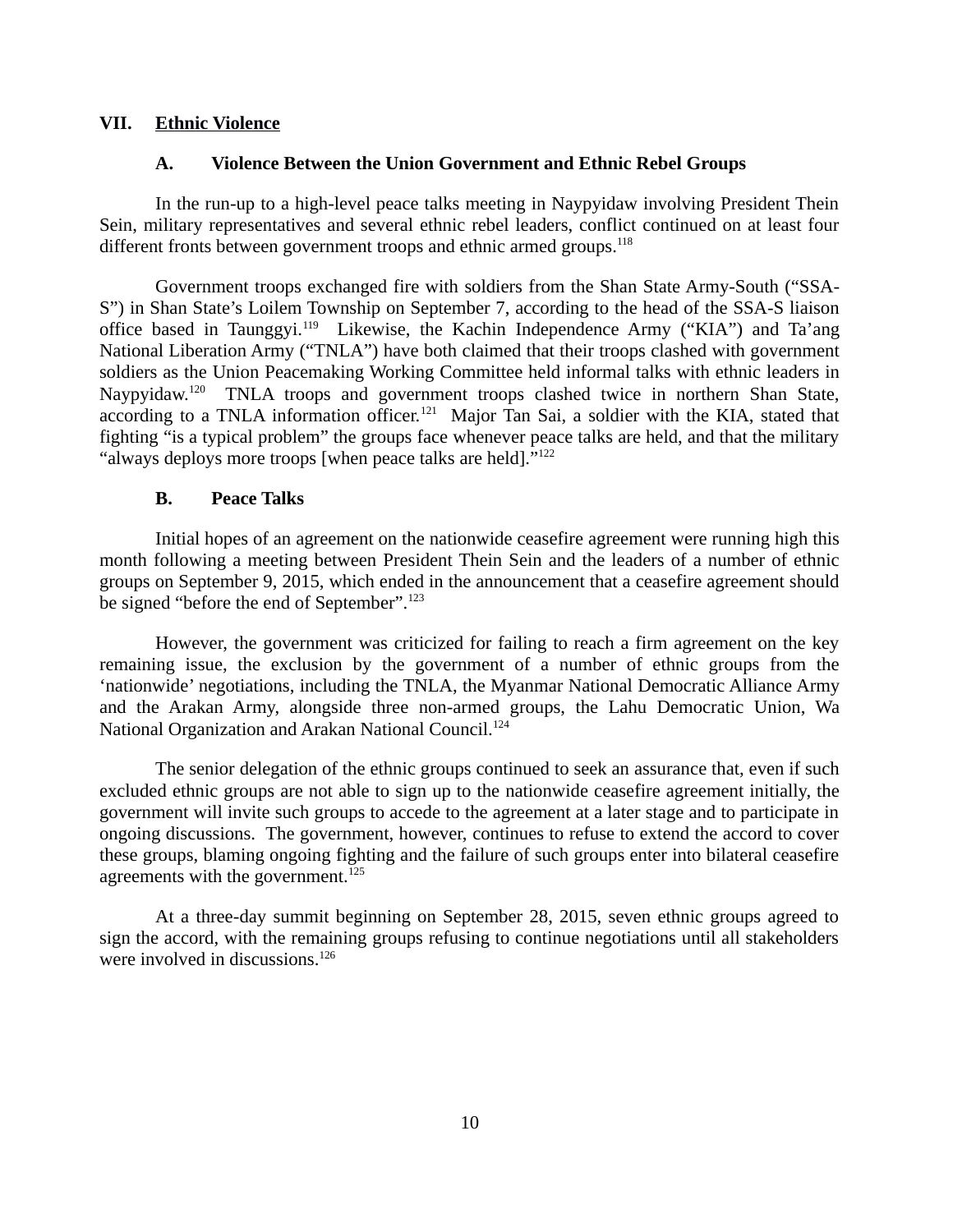1 The Irrawaddy, September 3, 2015 [http://www.irrawaddy.org/burma/govt-should-condemn-discrimination-against-lgbt-community](http://www.irrawaddy.org/burma/govt-should-condemn-discrimination-against-lgbt-community-hrw.html)[hrw.html.](http://www.irrawaddy.org/burma/govt-should-condemn-discrimination-against-lgbt-community-hrw.html)

2 *Id.*

3 The Irrawaddy, September 10, 2015 [http://www.irrawaddy.org/burma/almost-20b-in-dirty-money-left-burma-in-five-decades](http://www.irrawaddy.org/burma/almost-20b-in-dirty-money-left-burma-in-five-decades-researchers.html)[researchers.html.](http://www.irrawaddy.org/burma/almost-20b-in-dirty-money-left-burma-in-five-decades-researchers.html)

4 The Irrawaddy, September 14, 2015 [http://www.irrawaddy.org/burma/rare-praise-for-human-rights-body-after-call-for-letpadan](http://www.irrawaddy.org/burma/rare-praise-for-human-rights-body-after-call-for-letpadan-justice.html)[justice.html.](http://www.irrawaddy.org/burma/rare-praise-for-human-rights-body-after-call-for-letpadan-justice.html)

5 The Irrawaddy, September 23, 2015 [http://www.irrawaddy.org/burma/mandalay-govt-to-prevent-muslim-holiday-cattle](http://www.irrawaddy.org/burma/mandalay-govt-to-prevent-muslim-holiday-cattle-slaughter.html)[slaughter.html.](http://www.irrawaddy.org/burma/mandalay-govt-to-prevent-muslim-holiday-cattle-slaughter.html)

6 The Irrawaddy, September 26, 2015 [http://www.irrawaddy.org/business/the-irrawaddy-business-roundup-sept-25-2015.html.](http://www.irrawaddy.org/business/the-irrawaddy-business-roundup-sept-25-2015.html) 7 The Irrawaddy, September 17, 2015 [http://www.irrawaddy.org/election/news/ma-ba-tha-flaunts-political-clout-with-celebration-of-](http://www.irrawaddy.org/election/news/ma-ba-tha-flaunts-political-clout-with-celebration-of-contentious-laws)

[contentious-laws.](http://www.irrawaddy.org/election/news/ma-ba-tha-flaunts-political-clout-with-celebration-of-contentious-laws)

8 *Id*.

9 *Id*. 10 *Id*.

11 *Id*.

12 *Id*.

13 *Id*.

14 *Id*.

15 *Id*.

16 The Irrawaddy, September 24, 2015 [http://www.irrawaddy.org/election/news/nld-ma-ba-tha-in-war-of-words-over-campaign](http://www.irrawaddy.org/election/news/nld-ma-ba-tha-in-war-of-words-over-campaign-claims)[claims.](http://www.irrawaddy.org/election/news/nld-ma-ba-tha-in-war-of-words-over-campaign-claims)

17 The Myanmar Times, September 25, 2015: [http://www.mmtimes.com/index.php/national-news/16693-under-pressure-on-all](http://www.mmtimes.com/index.php/national-news/16693-under-pressure-on-all-sides-uec-reinstates-11-muslim-candidates.html)[sides-uec-reinstates-11-muslim-candidates.html.](http://www.mmtimes.com/index.php/national-news/16693-under-pressure-on-all-sides-uec-reinstates-11-muslim-candidates.html)

18 The United States Department of State, September 17, 2015 [http://www.state.gov/r/pa/prs/ps/2015/09/246999.htm.](http://www.state.gov/r/pa/prs/ps/2015/09/246999.htm)

- 19 The United States Department of State, September 17, 2015 [http://www.state.gov/r/pa/prs/ps/2015/09/246999.htm.](http://www.state.gov/r/pa/prs/ps/2015/09/246999.htm)
- 20 The Irrawaddy, September 22, 2015 [http://www.irrawaddy.org/election/news/11-candidates-rejoin-the-race-after-uec](http://www.irrawaddy.org/election/news/11-candidates-rejoin-the-race-after-uec-appeal)[appeal.](http://www.irrawaddy.org/election/news/11-candidates-rejoin-the-race-after-uec-appeal)
- 21 BBC News, September 8, 2015: [http://www.bbc.com/news/world-asia-34183423.](http://www.bbc.com/news/world-asia-34183423)
- 22 New York Times, September 11, 2015: [http://www.nytimes.com/2015/09/12/opinion/in-myanmar-a-soft-coup-ahead-of-an](http://www.nytimes.com/2015/09/12/opinion/in-myanmar-a-soft-coup-ahead-of-an-election.html?ref=topics)[election.html?ref=topics.](http://www.nytimes.com/2015/09/12/opinion/in-myanmar-a-soft-coup-ahead-of-an-election.html?ref=topics)

23 *Id.*

24 *Id.*

25 *Id.*

27 *Id*.

28 *Id*.

29 *Id*.

30 *Id*.

31 *Id*.

32 *Id*.

33 The Guardian, September 8, 2015: [http://www.theguardian.com/world/2015/sep/08/aung-san-suu-kyi-says-crucial-transition](http://www.theguardian.com/world/2015/sep/08/aung-san-suu-kyi-says-crucial-transition-period-will-follow-myanmar-election)[period-will-follow-myanmar-election.](http://www.theguardian.com/world/2015/sep/08/aung-san-suu-kyi-says-crucial-transition-period-will-follow-myanmar-election)

34 *Id.*

35 European Union External Action Press Release, September 29, 2015: [http://eeas.europa.eu/statements-](http://eeas.europa.eu/statements-eeas/2015/150929_02_en.htm)

[eeas/2015/150929\\_02\\_en.htm.](http://eeas.europa.eu/statements-eeas/2015/150929_02_en.htm)

36 Channel News Asia, September 29, 2015: [http://www.channelnewsasia.com/news/asiapacific/eu-to-deploy](http://www.channelnewsasia.com/news/asiapacific/eu-to-deploy-myanmar/2158208.html)[myanmar/2158208.html.](http://www.channelnewsasia.com/news/asiapacific/eu-to-deploy-myanmar/2158208.html)

37 Bangkok Post, September 14: 2015: [http://www.bangkokpost.com/news/asean/692608/myanmar-govt-facebook-to-purge-hate](http://www.bangkokpost.com/news/asean/692608/myanmar-govt-facebook-to-purge-hate-speech-accounts)[speech-accounts.](http://www.bangkokpost.com/news/asean/692608/myanmar-govt-facebook-to-purge-hate-speech-accounts)

38 *Id.* 

39 *Id.*

40 *Id.*

41 *Id.*

42 *Id.*

43 *Id.*

44 The Irrawaddy, September 24, 2015: [http://www.irrawaddy.org/election/news/president-broadcasts-democratic-credentials-in](http://www.irrawaddy.org/election/news/president-broadcasts-democratic-credentials-in-election-push)[election-push.](http://www.irrawaddy.org/election/news/president-broadcasts-democratic-credentials-in-election-push)

45 *Id.* 

46 Radio Free Asia, September 25, 2015: http://www.rfa.org/english/news/myanmar/buddhist-group-comes-under-fire-frommyanmar-politicians-activists-09252015170114.html.

47 The Irrawaddy, September 4, 2015 [http://www.irrawaddy.org/burma/selection-process-for-new-press-body-to-begin-next](http://www.irrawaddy.org/burma/selection-process-for-new-press-body-to-begin-next-month.html)[month.html.](http://www.irrawaddy.org/burma/selection-process-for-new-press-body-to-begin-next-month.html)

48 *Id.*

49 *Id*.

50 *Id.*

51 Myanmar Times, September 3, 2015: [http://www.mmtimes.com/index.php/national-news/16307-ma-ba-tha-to-celebrate-passage](http://www.mmtimes.com/index.php/national-news/16307-ma-ba-tha-to-celebrate-passage-of-race-religion-laws.html)[of-race-religion-laws.html.](http://www.mmtimes.com/index.php/national-news/16307-ma-ba-tha-to-celebrate-passage-of-race-religion-laws.html)

<sup>26</sup> Radio Free Asia, September 21, 2015: [http://www.rfa.org/english/news/myanmar/aung-san-suu-kyi-vows-good-governance-if-her](http://www.rfa.org/english/news/myanmar/aung-san-suu-kyi-vows-good-governance-if-her-party-wins-myanmar-elections-09212015170002.html)[party-wins-myanmar-elections-09212015170002.html.](http://www.rfa.org/english/news/myanmar/aung-san-suu-kyi-vows-good-governance-if-her-party-wins-myanmar-elections-09212015170002.html)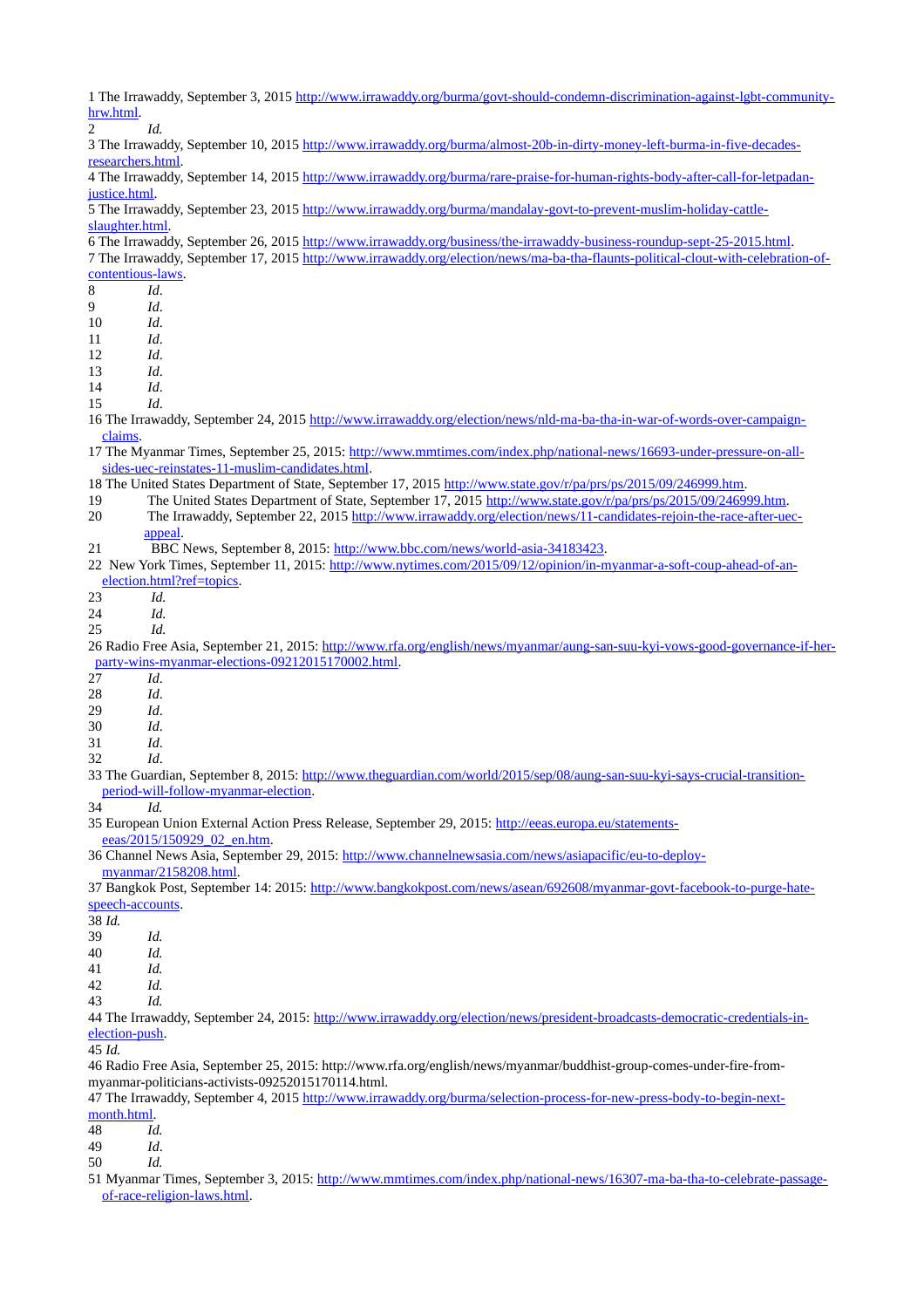- 52 Myanmar Times, July 23, 2015: [http://www.mmtimes.com/index.php/national-news/15624-ten-year-prison-terms-in-monogamy](http://www.mmtimes.com/index.php/national-news/15624-ten-year-prison-terms-in-monogamy-law.html)[law.html.](http://www.mmtimes.com/index.php/national-news/15624-ten-year-prison-terms-in-monogamy-law.html)
- 53 Myanmar Times, September 22, 2015: [http://www.mmtimes.com/index.php/national-news/16588-race-and-religion-law-revellers](http://www.mmtimes.com/index.php/national-news/16588-race-and-religion-law-revellers-hit-mandalay.html)[hit-mandalay.html.](http://www.mmtimes.com/index.php/national-news/16588-race-and-religion-law-revellers-hit-mandalay.html)
- 54 Myanmar Times, September 18, 2015: [http://www.mmtimes.com/index.php/national-news/16546-first-monogamy-law-charge](http://www.mmtimes.com/index.php/national-news/16546-first-monogamy-law-charge-hits-muslim-masonry-worker.html)[hits-muslim-masonry-worker.html.](http://www.mmtimes.com/index.php/national-news/16546-first-monogamy-law-charge-hits-muslim-masonry-worker.html)

55 *Id.*

- 56 Myanmar Times, September 18, 2015: [http://www.mmtimes.com/index.php/national-news/16546-first-monogamy-law-charge](http://www.mmtimes.com/index.php/national-news/16546-first-monogamy-law-charge-hits-muslim-masonry-worker.html)[hits-muslim-masonry-worker.html.](http://www.mmtimes.com/index.php/national-news/16546-first-monogamy-law-charge-hits-muslim-masonry-worker.html)
- 57 *Id.*
- 58 Radio Free Asia, September 18, 2015: [http://www.rfa.org/english/news/myanmar/court-09182015170427.html.](http://www.rfa.org/english/news/myanmar/court-09182015170427.html)
- 59 *Id.*
- 60 *Id.*

61 *Id.*

- 62 *Id.*
- 63 BurmaNet News, October 1, 2015: [http://www.burmanet.org/news/2015/10/01/democratic-voice-of-burma-we-are-myanmar](http://www.burmanet.org/news/2015/10/01/democratic-voice-of-burma-we-are-myanmar-campaign-launches-in-rangoon/)[campaign-launches-in-rangoon/.](http://www.burmanet.org/news/2015/10/01/democratic-voice-of-burma-we-are-myanmar-campaign-launches-in-rangoon/) 64 *Id.*
- 65 The Irrawaddy, September 30, 2015: [http://www.irrawaddy.org/election/news/un-chief-airs-pre-poll-concerns-over](http://www.irrawaddy.org/election/news/un-chief-airs-pre-poll-concerns-over-disenfranchisement-religious-harmony)[disenfranchisement-religious-harmony.](http://www.irrawaddy.org/election/news/un-chief-airs-pre-poll-concerns-over-disenfranchisement-religious-harmony)

66 *Id.*

67 *Id.*

68 New York Times, August 13, 2015: http://www.nytimes.com/2015/08/14/world/asia/in-myanmar-Thura-Shwe-Mann-is-removedas-chairman-of-ruling-party.html?smid=pl-share&\_r=0.

69 *Id.*

- 70 Myanmar Times, September 23, 2015: [http://www.mmtimes.com/index.php/national-news/16625-nld-leader-promises-clean](http://www.mmtimes.com/index.php/national-news/16625-nld-leader-promises-clean-government.html)[government.html;](http://www.mmtimes.com/index.php/national-news/16625-nld-leader-promises-clean-government.html) Myanmar Times, August 18, 2015: [http://www.mmtimes.com/index.php/business/16036-revealed-nld-s](http://www.mmtimes.com/index.php/business/16036-revealed-nld-s-economic-plan.html)[economic-plan.html.](http://www.mmtimes.com/index.php/business/16036-revealed-nld-s-economic-plan.html)
- 71 Myanmar Times, September 25, 2015: [http://www.mmtimes.com/index.php/national-news/yangon/16692-daw-nyo-nyo-thin](http://www.mmtimes.com/index.php/national-news/yangon/16692-daw-nyo-nyo-thin-campaigns-quietly.html)[campaigns-quietly.html.](http://www.mmtimes.com/index.php/national-news/yangon/16692-daw-nyo-nyo-thin-campaigns-quietly.html)
- 72 Myanmar Times, September 11, 2015: [http://www.mmtimes.com/index.php/national-news/16438-sacked-telecoms-minister-to](http://www.mmtimes.com/index.php/national-news/16438-sacked-telecoms-minister-to-contest-his-hometown-seat.html)[contest-his-hometown-seat.html.](http://www.mmtimes.com/index.php/national-news/16438-sacked-telecoms-minister-to-contest-his-hometown-seat.html)
- 73 Myanmar Times, September 23, 2015: [http://www.mmtimes.com/index.php/national-news/16642-spurned-farmers-see-few-green](http://www.mmtimes.com/index.php/national-news/16642-spurned-farmers-see-few-green-shoots.html)[shoots.html.](http://www.mmtimes.com/index.php/national-news/16642-spurned-farmers-see-few-green-shoots.html)

74 *Id.*

75 Environmental Investigation Agency UK, September 2015, "Report: Organized Chaos: The illicit overland timber trade between Myanmar and China."

76 *Id.*

- 77 Radio Free Asia, September 29, 2015: [http://www.rfa.org/english/news/myanmar/constitution-09282015152048.html.](http://www.rfa.org/english/news/myanmar/constitution-09282015152048.html)
- 78 *Id.*
- 79 *Id.*

80 *Id.* 

81 Radio Free Asia, September 21, 2015: [http://www.rfa.org/english/news/myanmar/aung-san-suu-kyi-vows-good-governance-if-her](http://www.rfa.org/english/news/myanmar/aung-san-suu-kyi-vows-good-governance-if-her-party-wins-myanmar-elections-09212015170002.html)[party-wins-myanmar-elections-09212015170002.html.](http://www.rfa.org/english/news/myanmar/aung-san-suu-kyi-vows-good-governance-if-her-party-wins-myanmar-elections-09212015170002.html)

82 *Id*.

83 *Id*.

84 *Id*.

- 85 *Id*.
- 86 Radio Free Asia, September 28, 2015: [http://www.rfa.org/english/news/china/constitution-09282015152048.html.](http://www.rfa.org/english/news/china/constitution-09282015152048.html) 87 *Id*.
- 88 Radio Free Asia, September 11, 2015: [http://www.rfa.org/english/news/myanmar/lawyers-launch-campaign-to-end-military](http://www.rfa.org/english/news/myanmar/lawyers-launch-campaign-to-end-military-appointments-to-the-judiciary-09112015153320.html)[appointments-to-the-judiciary-09112015153320.html.](http://www.rfa.org/english/news/myanmar/lawyers-launch-campaign-to-end-military-appointments-to-the-judiciary-09112015153320.html)

89 *Id*.

90 *Id*.

91 *Id*.

- 92 *Id*.
- 93 The Irrawaddy, September 17, 2015: [http://www.irrawaddy.org/election/opinion/from-top-brass-to-a-bureaucratic-class.](http://www.irrawaddy.org/election/opinion/from-top-brass-to-a-bureaucratic-class) 94 *Id*.
- 95 *Id*.
- 96 Myanmar Times, September 9, 2015: [http://www.mmtimes.com/index.php/national-news/16395-women-ready-for-tilt-at-more](http://www.mmtimes.com/index.php/national-news/16395-women-ready-for-tilt-at-more-seats.html)[seats.html.](http://www.mmtimes.com/index.php/national-news/16395-women-ready-for-tilt-at-more-seats.html)

97 *Id*.

98 *Id*.

- 99 The Irrawaddy, September 19, 2015: [http://www.irrawaddy.org/election/interview/dateline-irrawaddy-the-power-of-youth-cant-be](http://www.irrawaddy.org/election/interview/dateline-irrawaddy-the-power-of-youth-cant-be-ignored)ignored
- 100 Eleven Myanmar, September 14, 2015: [http://www.elevenmyanmar.com/politics/108-political-prisoners-still-jail-aapp.](http://www.elevenmyanmar.com/politics/108-political-prisoners-still-jail-aapp) 101 *Id.*
- 102 Eleven Myanmar, September 22, 2015: [http://www.elevenmyanmar.com/politics/rights-groups-demand-release-political](http://www.elevenmyanmar.com/politics/rights-groups-demand-release-political-prisoners-election)[prisoners-election.](http://www.elevenmyanmar.com/politics/rights-groups-demand-release-political-prisoners-election)

103 *Id.*